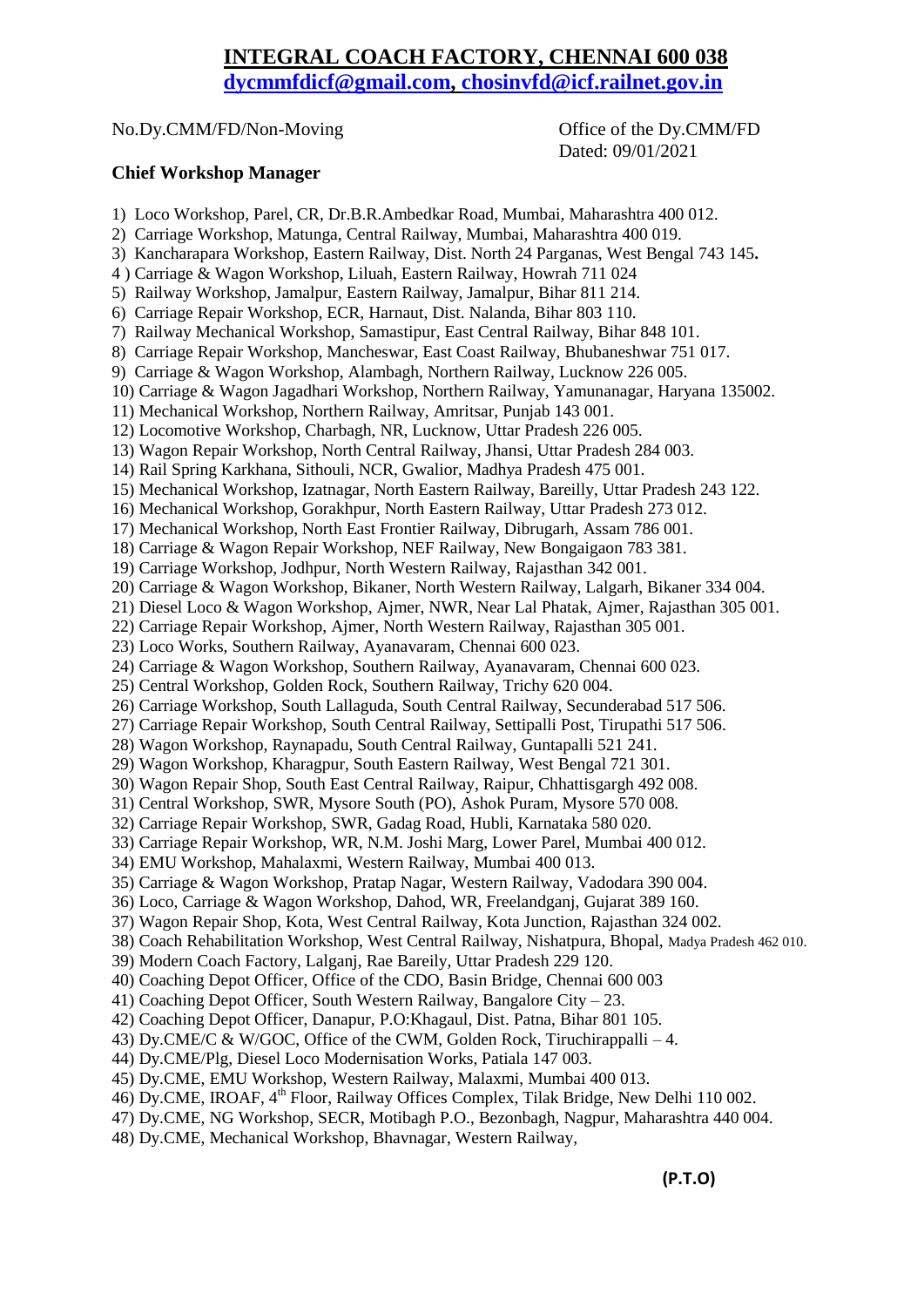49)Dy.CEE, Central Workshops, Golden Rock (Ponmalai), Tiruchirappalli – 4. 0431 2491749.

- 50) Dy.CEE/PS, Office of the CEE, MCF, GM Office, Lalganj, Raebareli.
- 51) Dy.CEE/POH, O/o the CEE/RS, Noapara Car Depot Complex, Metro Railway, Kolkata 90.
- 52) Dy.CEE, Carriage Repair Workshop, Mancheswar, Bhubaneswar, Odisha 751 017.
- 53) Sr.DME, Divisional Office, Mechanical Branch, Salem
- 54) Sr.DME/Diesel, Diesel Loco Shed, Krishnarajapuram, SWR, Bangalore -560036. Rly.:54520
- 55) Sr.DME/Diesel, Office of the Sr.DME/Diesel, Gonda, NE Railway.
- 56) Sr.DME, Divisional Office, Bhavnagar Para 364003, Western Railway.
- 57) Sr.DEE (EMU), Eastern Railway, Howrah.
- 58) Sr.DEE, Nanded Division, Sangvi Naka, Nanded 431 605.
- 59) DME, Diesel Loco Shed, Southern Railway, Ernakulam.
- 60) DEE, Carriage Repair Workshop, South Western Railway, Hubballi. 0836 2363723.
- 61) Production Engineer, O/o the CWM, Gadag Road, SWR, Hubli 580 020
- 62) Works Manager, O/o the CWM, Carriage Workshop, Lallaguda, SCR, Secunderabad.
- 63) Works Manager (Elec), O/o CWM, Coach Rehabilitation Workshop, Nishatpura, Bhopal.
- 64) Workshop Manager, NG Workshop, Kurduwadi, CR, Dist. Solapur, Maharashtra 421 283.
- 65) Workshop Manager, Carriage & Wagon Workshop, Kalka, NR, Haryana 133 302.
- 66) Sr.DEE/Rolling Stock, Avadi 600 109. [srdeersavd@mas.railnet.gov.in](mailto:srdeersavd@mas.railnet.gov.in) 044 26382494.
- 67) Sr.DEE/RS, Office of the Sr.DEE/RS, Tambaram, Chennai 600 045.
- 68) Sr.DEE, Divisional Office, Electrical/Operations, Thiruvananthapuram.
- 69) ADEE, Office of the Sr.DEE (RS), (BG Branch), Avadi, Chennai 600 109.
- 70) ADME, Office of the CDO, Basin Bridge, Chennai 600 003
- 71) AWM, Progress (CWM) Office, CR, Carriage Workshop, Matunga, Mumbai 19.
- 72) AME, NG Workshop, Tindharia Bazar P.O., Tindharia Dist., Darjeeling 734 223.

## **Sub: Sparing of Surplus Items on Sale Basis.**

| SL.NO          | PL.NO    | <b>DESCRIPTION</b>                                           | <b>QTY</b>  |
|----------------|----------|--------------------------------------------------------------|-------------|
| $\mathbf{1}$   | 33596700 | FIRE RETARDANT CURTAIN CLOTH WIDTH 1220 MM X LENGTH          | 15971.5     |
|                |          | TO RDSO SPECN. No.C-9911, REV-03 WITH AMD.06. THE COLOUR     | <b>MTRS</b> |
|                |          | SHADE AND PATTERN QUALITY SHALL BE AS PER QUALITYNO. PPA     |             |
|                |          | 57 OF M/s. INDIAN RAYON AND INDUSTRIES LTD. (OR) DT/15B OF   |             |
|                |          | M/s. DELKONTEXTILES Pvt. Ltd. (OR) FR 1316828-54A OF M/s     |             |
|                |          | ALPS INDUSTRIES Ltd. (OR) 51105BOF M/s BANSWARA SYNTEX       |             |
|                |          | Ltd.                                                         |             |
| $\overline{2}$ | 33614453 | FRP MODULAR TOILET FOR LWLRRM COACHES TO DRG No. 1           | 27          |
|                |          | 10113.0.30.000.013, ALT- DR9WITH ANX-1 ALONG WITH            |             |
|                |          | LAVATORY GRP PANEL WITH WINDOW TO DRG.NO.1                   |             |
|                |          | 11012.0.30.400.032, ALT- NIL AND ATTACHMENT WALL             |             |
|                |          | COMPLETE TO DRG.NO.LP64149, ALT- NIL FITTED WITH THREE       |             |
|                |          | INDUSTRIAL LOCKS TO DRG.NO.LW44318, ALT- b.ANDAS PER         |             |
|                |          | ICF/MD/SPEC/343 REV-01 WITH AMD-1.                           |             |
| 3              | 33626315 | PRE-ASSEMBLED FRP DROP DOWN MODULAR TOILET FOR               | 15          |
|                |          | LWSCZAC COACHES TO DRG.NO.LWSCZAC-6-3-002,COL-1, ALT-a       |             |
|                |          | AND AS PER SPECN.ICF/MD/SPEC-343, ISSUE STATUS-01, REV-01    |             |
|                |          | <b>WITH AMD-1</b>                                            |             |
|                |          | Spec:                                                        |             |
| $\overline{4}$ | 33627708 | FRP MODULAR TOILET FOR LSCN/EOG COACHES TO DRG. No.          | 78          |
|                |          | LSCN/EOG-6-3-017, COL-I, ALT-jAND AS PER SPECN. ICF/MD/SPEC- |             |
|                |          | 343, ISSUE STATUS-01, REV-01 WITH AMD-1.                     |             |
|                |          | Spec:                                                        |             |
| 5              | 33648384 | SS MODULAR TOILET FOR LGS / EOG COACHES TO                   | 41          |
|                |          | DRG.No.LGS/EOG-6-3-003,COL-I,ALT-b.                          |             |
|                |          | Spec:                                                        |             |
| 6              | 33981905 | PRE ASSD FRP MOD TOILET/LWCBAC                               | 36          |
|                |          | Spec                                                         |             |
| 7              | 33592214 | ONE COACH SET OF SEATS AND BERTH ITEMS FOR LSCN/EOG          | 108         |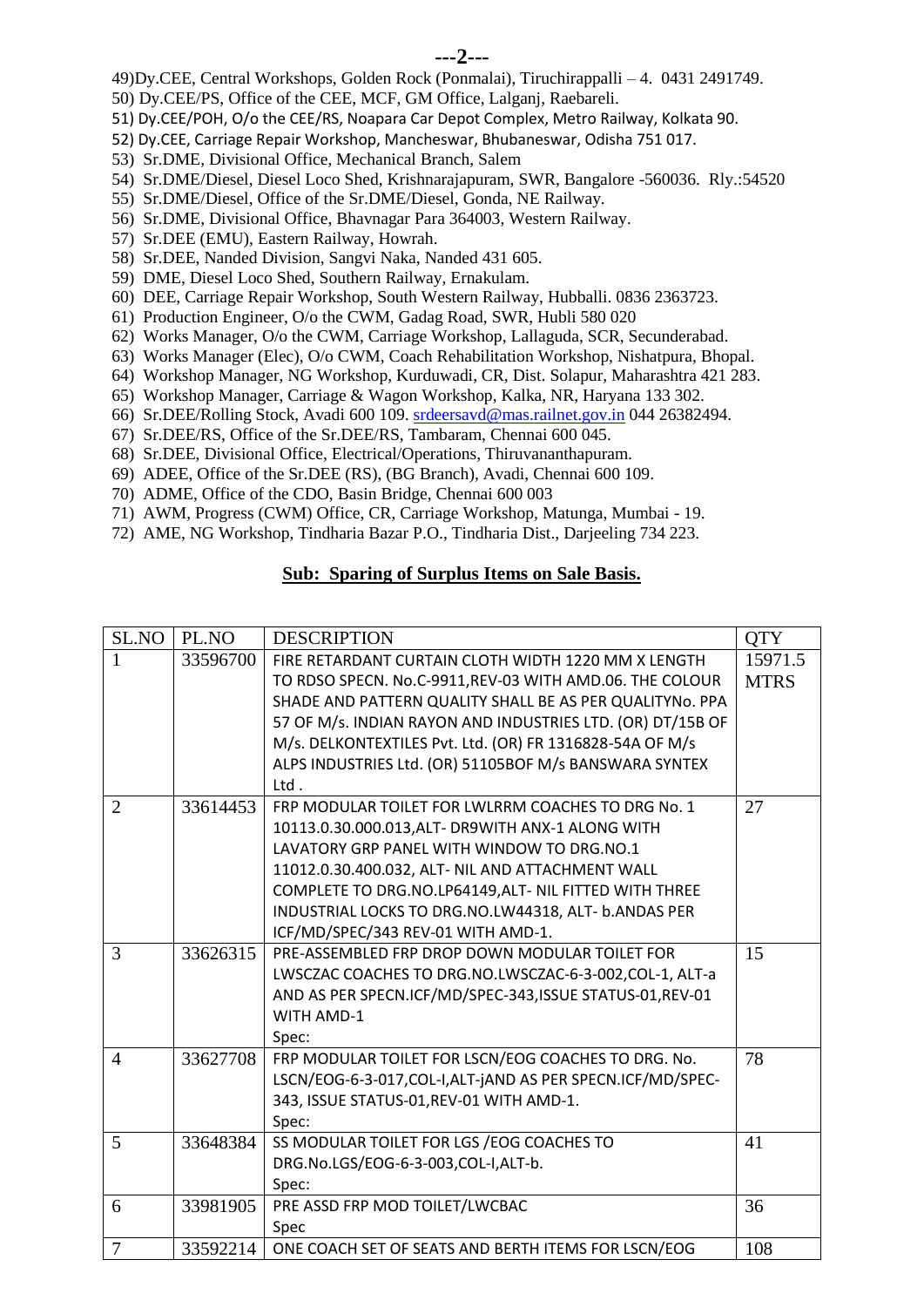|   |          | COACHES TO DRG.No.LSCN/EOG-6-1-001, ALT - p, COL- I, ITEM - 1  |    |
|---|----------|----------------------------------------------------------------|----|
|   |          | TO 10, 19, 23, & 54 CONSISTS OF:1)TRANSVERSE SEAT              |    |
|   |          | COMPLETE, LSCN/EOG-6-1-002, COL-I, ALT - f = 20 Nos.2)SINGLE   |    |
|   |          | SEAT COMPLETE, LSCN/EOG-6-1-006, COL-I, ALT - e = 20           |    |
|   |          | Nos.3) SINGLE SEAT BACK REST COMPLETE(LH) LSCN/EOG-6-1-        |    |
|   |          | 008, COL-I, ALT-e =10 Nos.4) SINGLE SEAT BACK REST COMPLETE    |    |
|   |          | (RH) LSCN/EOG-6-1-020, COL-I, ALT-b =10 Nos.5) MIDDLE BERTH    |    |
|   |          | COMPLETE, LSCN/EOG-6-1-021, COL - I, ALT - b = 20 Nos.6) UPPER |    |
|   |          | BERTH COMPLETE, LSCN/EOG-6-1-004, COL -I, ALT- e = 20          |    |
|   |          | Nos.7)LONGITUDINAL UPPER BERTH COMPL, LSCN/EOG-6-1-            |    |
|   |          | 023, COL-I, ALT- e = 10Nos.8) SUPPORT ANGLE AND LATCHES,       |    |
|   |          | WGSCWAC4-6-1-413, COL-IV, ALT-q = 10 Nos.9)TRANSVERSE SIDE     |    |
|   |          | SUSPENSION STRAP, LSCN/EOG-6-1-010, COL-I, ALT- d =20          |    |
|   |          | Nos.10)TRANSVERSE SIDE SUSPENSION STRAP, LSCN/EOG-6-1-         |    |
|   |          | 010, COL- II, ALT- d= 20 Nos.11)LONGITUDINAL SIDE SUSPENSION   |    |
|   |          | STRAP, LSCN/EOG-6-1-010, COL-III, ALT-d= 20 Nos. 12) HINGE     |    |
|   |          | BRACKET (LH) LSCN/EOG-6-1-018, COL-I, ALT-NIL= 40              |    |
|   |          | Nos.13)HINGE BRACKET (RH) LSCN/EOG-6-1-018, COL-II, ALT-NIL=   |    |
|   |          | 40 Nos.14) SUSPENSION CHAIN COMPLETE, LSCN/EOG-6-1-029,        |    |
|   |          | COL-I, ALT- d= 40 Nos.CUSHION DIMENSIONS FOR SEATS, BERTH      |    |
|   |          | & BACK REST COMPLETE SHALL BE AS PER DRG.No.ICF/SK3-6-1-       |    |
|   |          | 097, ALT-e, TO BE FOLLOWED. CUSHION MATERIAL FOR SEAT          |    |
|   |          | ANDBERTHSHALL BE DENSIFIED THERMAL BONDED POLYSTER             |    |
|   |          | BLOCKS TO RDSO SPECN. No. C-K 607, REV-02, AMD-01. INSTEAD     |    |
|   |          | OF SILICON FOAM AS MENTIONED IN THE DRG.                       |    |
|   |          | Spec:                                                          |    |
| 8 | 33592226 | ONE COACH SET OF SEATS AND BERTH FOR LGS/EOG COACHES           | 10 |
|   |          | TO DRG. NO. LGS/EOG-6-1-001, ALT- j, ITEM -1 TO 8 & 40         |    |
|   |          | CONSISTS OF:1) FOUR SEATER COMPLETE, GS4-6-1-406, COL-3,       |    |
|   |          | ALT- I, QTY- 20 Nos.2) SINGLE SEAT COMPLETE (RH) GS4-6-1-407,  |    |
|   |          | COL-5, ALT- n, QTY-10 Nos.3) SINGLE SEAT COMPLETE (LH) GS4-6-  |    |
|   |          | 1-407, COL-6, ALT- n, QTY-10 Nos.4) SINGLE SEAT BACK REST      |    |
|   |          | FRAME (DOUBLE) GS-6-1-005, COL- I, ALT-q/3, QTY-8Nos.5)        |    |
|   |          | SINGLE SEAT BACK REST FRAME (LH) GS-6-1-005, COL-II, ALT- q/3, |    |
|   |          | QTY-2Nos.6) SINGLE SEAT BACK REST FRAME (RH) GS-6-1-005,       |    |
|   |          | COL-III, ALT- q/3, QTY-2Nos.7) BACK REST FOR FOUR SEATER,      |    |
|   |          | GS4-6-1-408, COL-III, ALT- I, QTY-20 Nos.8) BACK REST FOR      |    |
|   |          | SINGLE SEAT, GS4-6-1-408, COL-IV, ALT- I, QTY-20 Nos.AND9)     |    |
|   |          | ARRGT.OF UPPER BERTH AND HAND HOLD, GS/DL-6-1-001, COL-        |    |
|   |          | 1, ALT- c, 20NosCUSHION MATERIAL FOR SEAT AND BERTH SHALL      |    |
|   |          | BE DENSIFIED THERMAL BONDEDPOLYSTERBLOCKS TO                   |    |
|   |          | RDSOSPECN. No. C-K607, REV- 02 WITH AMD-01.                    |    |
|   |          | Spec:                                                          |    |
|   |          |                                                                |    |

It is requested to collect your requirement of any of the items available in the list against Purchase Order placed on Principal Chief Materials Manager, Integral Coach Factory, Chennai 600 038. The Purchase Order may be forwarded to the undersigned for items appearing against "Fur Items" (Furnishing items/Depot).

In case of requirement of hard copy of the list, the same shall be furnished on specific requirement from your Railway.